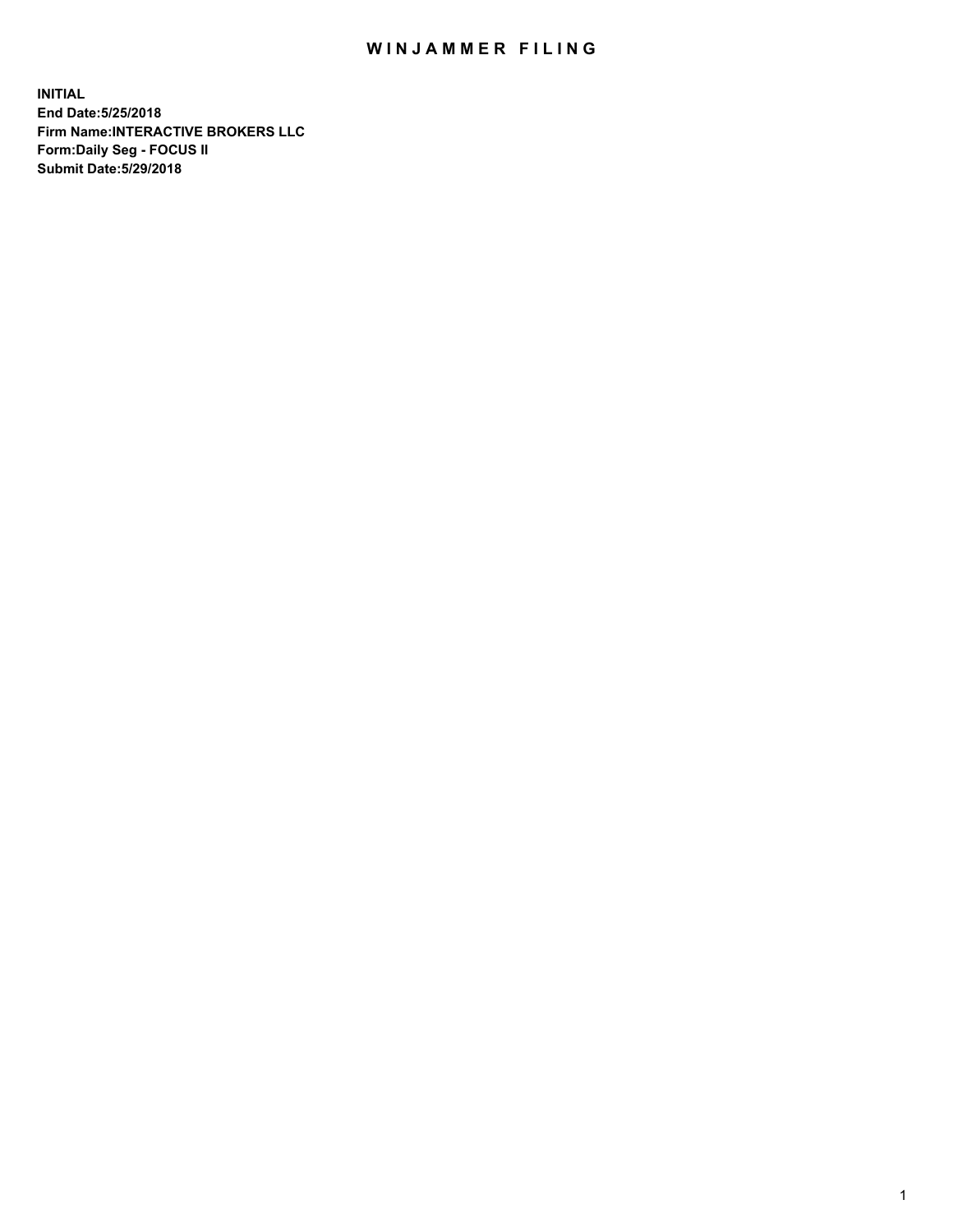## **INITIAL End Date:5/25/2018 Firm Name:INTERACTIVE BROKERS LLC Form:Daily Seg - FOCUS II Submit Date:5/29/2018 Daily Segregation - Cover Page**

| Name of Company<br><b>Contact Name</b><br><b>Contact Phone Number</b><br><b>Contact Email Address</b>                                                                                                                                                                                                                          | <b>INTERACTIVE BROKERS LLC</b><br>James Menicucci<br>203-618-8085<br>jmenicucci@interactivebrokers.c<br>om |
|--------------------------------------------------------------------------------------------------------------------------------------------------------------------------------------------------------------------------------------------------------------------------------------------------------------------------------|------------------------------------------------------------------------------------------------------------|
| FCM's Customer Segregated Funds Residual Interest Target (choose one):<br>a. Minimum dollar amount: ; or<br>b. Minimum percentage of customer segregated funds required:%; or<br>c. Dollar amount range between: and; or<br>d. Percentage range of customer segregated funds required between:% and%.                          | $\overline{\mathbf{0}}$<br>0<br>155,000,000 245,000,000<br>0 <sub>0</sub>                                  |
| FCM's Customer Secured Amount Funds Residual Interest Target (choose one):<br>a. Minimum dollar amount: ; or<br>b. Minimum percentage of customer secured funds required:%; or<br>c. Dollar amount range between: and; or<br>d. Percentage range of customer secured funds required between:% and%.                            | $\overline{\mathbf{0}}$<br>$\overline{\mathbf{0}}$<br>80,000,000 120,000,000<br>00                         |
| FCM's Cleared Swaps Customer Collateral Residual Interest Target (choose one):<br>a. Minimum dollar amount: ; or<br>b. Minimum percentage of cleared swaps customer collateral required:% ; or<br>c. Dollar amount range between: and; or<br>d. Percentage range of cleared swaps customer collateral required between:% and%. | $\overline{\mathbf{0}}$<br>$\overline{\mathbf{0}}$<br>0 <sub>0</sub><br><u>00</u>                          |

Attach supporting documents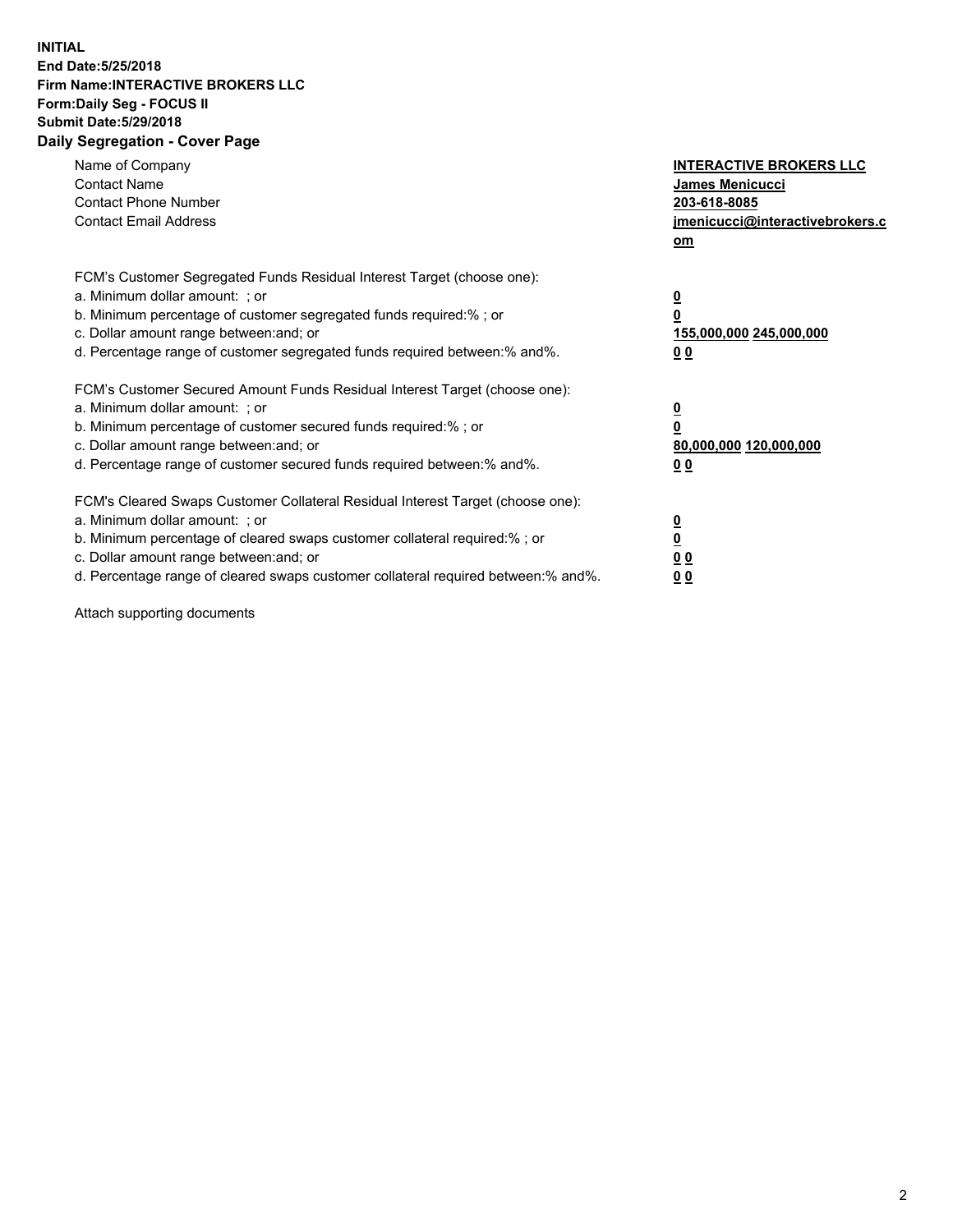## **INITIAL End Date:5/25/2018 Firm Name:INTERACTIVE BROKERS LLC Form:Daily Seg - FOCUS II Submit Date:5/29/2018 Daily Segregation - Secured Amounts**

|     | Daily Segregation - Secured Amounts                                                                        |                                   |
|-----|------------------------------------------------------------------------------------------------------------|-----------------------------------|
|     | Foreign Futures and Foreign Options Secured Amounts                                                        |                                   |
|     | Amount required to be set aside pursuant to law, rule or regulation of a foreign                           | $0$ [7305]                        |
|     | government or a rule of a self-regulatory organization authorized thereunder                               |                                   |
| 1.  | Net ledger balance - Foreign Futures and Foreign Option Trading - All Customers                            |                                   |
|     | A. Cash                                                                                                    | 451,117,012 [7315]                |
|     | B. Securities (at market)                                                                                  | $Q$ [7317]                        |
| 2.  | Net unrealized profit (loss) in open futures contracts traded on a foreign board of trade                  | 13,388,605 [7325]                 |
| 3.  | Exchange traded options                                                                                    |                                   |
|     | a. Market value of open option contracts purchased on a foreign board of trade                             | 239,132 [7335]                    |
|     | b. Market value of open contracts granted (sold) on a foreign board of trade                               | $-64,275$ [7337]                  |
| 4.  | Net equity (deficit) (add lines 1.2. and 3.)                                                               | 437,903,264 [7345]                |
| 5.  | Account liquidating to a deficit and account with a debit balances - gross amount                          | 4,455 [7351]                      |
|     | Less: amount offset by customer owned securities                                                           | 0 [7352] 4,455 [7354]             |
| 6.  | Amount required to be set aside as the secured amount - Net Liquidating Equity                             | 437,907,719 [7355]                |
|     | Method (add lines 4 and 5)                                                                                 |                                   |
| 7.  | Greater of amount required to be set aside pursuant to foreign jurisdiction (above) or line                | 437,907,719 [7360]                |
|     | 6.                                                                                                         |                                   |
|     | FUNDS DEPOSITED IN SEPARATE REGULATION 30.7 ACCOUNTS                                                       |                                   |
| 1.  | Cash in banks                                                                                              |                                   |
|     | A. Banks located in the United States                                                                      | 83,111,778 [7500]                 |
|     | B. Other banks qualified under Regulation 30.7                                                             | 0 [7520] 83,111,778 [7530]        |
| 2.  | Securities                                                                                                 |                                   |
|     | A. In safekeeping with banks located in the United States                                                  | 371,596,088 [7540]                |
|     | B. In safekeeping with other banks qualified under Regulation 30.7                                         | 0 [7560] 371,596,088 [7570]       |
| 3.  | Equities with registered futures commission merchants                                                      |                                   |
|     | A. Cash                                                                                                    | $0$ [7580]                        |
|     | <b>B.</b> Securities                                                                                       | $0$ [7590]                        |
|     | C. Unrealized gain (loss) on open futures contracts                                                        | $0$ [7600]                        |
|     | D. Value of long option contracts                                                                          | $0$ [7610]                        |
|     | E. Value of short option contracts                                                                         | 0 [7615] 0 [7620]                 |
| 4.  | Amounts held by clearing organizations of foreign boards of trade                                          |                                   |
|     | A. Cash                                                                                                    | $0$ [7640]                        |
|     | <b>B.</b> Securities                                                                                       | $0$ [7650]                        |
|     | C. Amount due to (from) clearing organization - daily variation                                            | $0$ [7660]                        |
|     | D. Value of long option contracts                                                                          | $0$ [7670]                        |
|     | E. Value of short option contracts                                                                         | 0 [7675] 0 [7680]                 |
| 5.  | Amounts held by members of foreign boards of trade                                                         |                                   |
|     | A. Cash                                                                                                    | 129,962,269 [7700]                |
|     | <b>B.</b> Securities                                                                                       | $0$ [7710]                        |
|     | C. Unrealized gain (loss) on open futures contracts                                                        | -16,867,294 [7720]                |
|     | D. Value of long option contracts                                                                          | 239,132 [7730]                    |
|     | E. Value of short option contracts                                                                         | -64,275 [7735] 113,269,832 [7740] |
| 6.  | Amounts with other depositories designated by a foreign board of trade                                     | $0$ [7760]                        |
| 7.  | Segregated funds on hand                                                                                   | $0$ [7765]                        |
| 8.  | Total funds in separate section 30.7 accounts                                                              | 567,977,698 [7770]                |
| 9.  | Excess (deficiency) Set Aside for Secured Amount (subtract line 7 Secured Statement<br>Page 1 from Line 8) | 130,069,979 [7380]                |
| 10. | Management Target Amount for Excess funds in separate section 30.7 accounts                                | 80,000,000 [7780]                 |
| 11. | Excess (deficiency) funds in separate 30.7 accounts over (under) Management Target                         | 50,069,979 [7785]                 |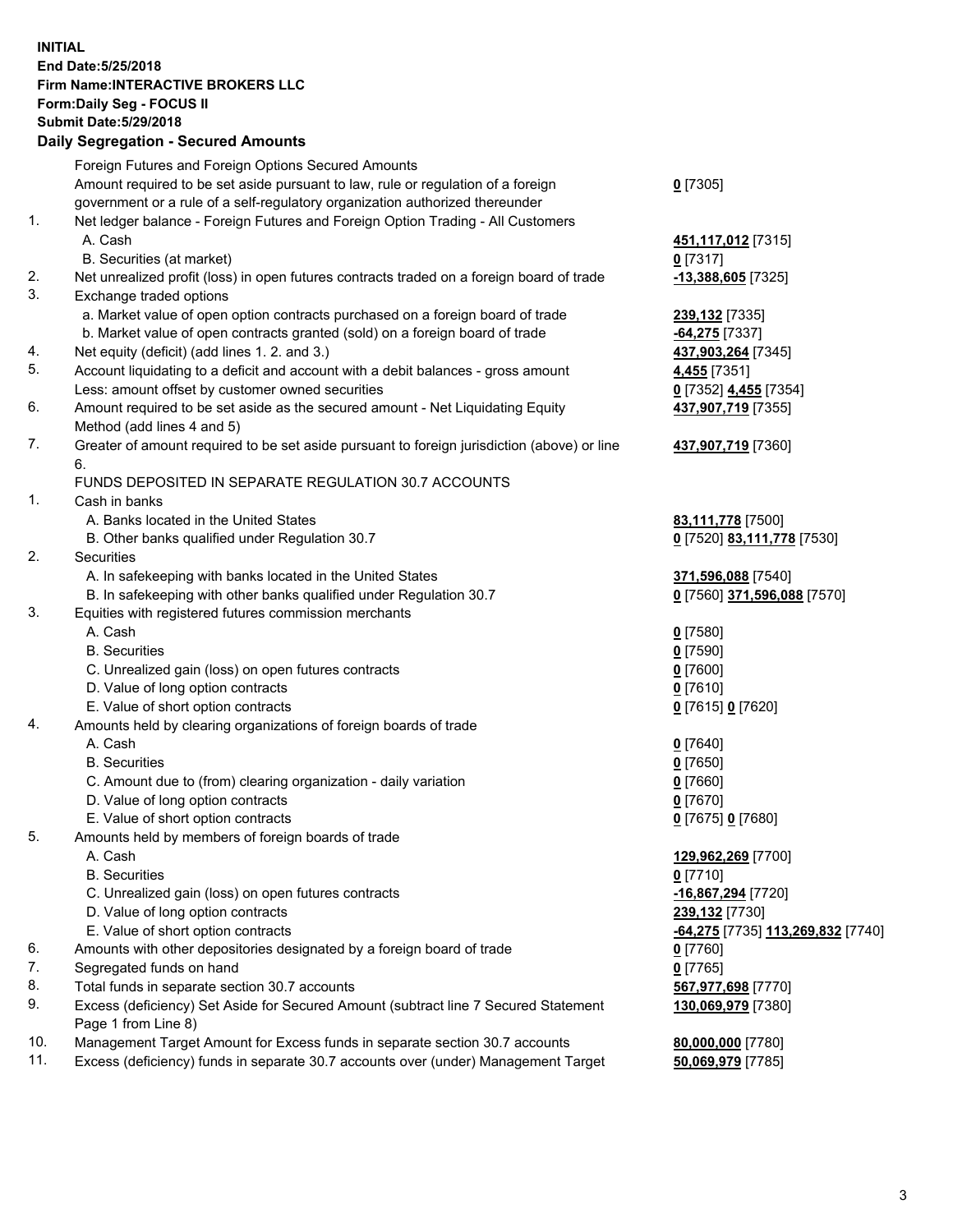**INITIAL End Date:5/25/2018 Firm Name:INTERACTIVE BROKERS LLC Form:Daily Seg - FOCUS II Submit Date:5/29/2018 Daily Segregation - Segregation Statement** SEGREGATION REQUIREMENTS(Section 4d(2) of the CEAct) 1. Net ledger balance A. Cash **4,034,667,083** [7010] B. Securities (at market) **0** [7020] 2. Net unrealized profit (loss) in open futures contracts traded on a contract market **60,230,079** [7030] 3. Exchange traded options A. Add market value of open option contracts purchased on a contract market **180,376,679** [7032] B. Deduct market value of open option contracts granted (sold) on a contract market **-184,937,320** [7033] 4. Net equity (deficit) (add lines 1, 2 and 3) **4,090,336,521** [7040] 5. Accounts liquidating to a deficit and accounts with debit balances - gross amount **158,126** [7045] Less: amount offset by customer securities **0** [7047] **158,126** [7050] 6. Amount required to be segregated (add lines 4 and 5) **4,090,494,647** [7060] FUNDS IN SEGREGATED ACCOUNTS 7. Deposited in segregated funds bank accounts A. Cash **602,218,440** [7070] B. Securities representing investments of customers' funds (at market) **2,592,943,325** [7080] C. Securities held for particular customers or option customers in lieu of cash (at market) **0** [7090] 8. Margins on deposit with derivatives clearing organizations of contract markets A. Cash **23,961,029** [7100] B. Securities representing investments of customers' funds (at market) **1,092,111,663** [7110] C. Securities held for particular customers or option customers in lieu of cash (at market) **0** [7120] 9. Net settlement from (to) derivatives clearing organizations of contract markets **-5,616,982** [7130] 10. Exchange traded options A. Value of open long option contracts **180,281,202** [7132] B. Value of open short option contracts **-184,845,644** [7133] 11. Net equities with other FCMs A. Net liquidating equity **0** [7140] B. Securities representing investments of customers' funds (at market) **0** [7160] C. Securities held for particular customers or option customers in lieu of cash (at market) **0** [7170] 12. Segregated funds on hand **0** [7150] 13. Total amount in segregation (add lines 7 through 12) **4,301,053,033** [7180] 14. Excess (deficiency) funds in segregation (subtract line 6 from line 13) **210,558,386** [7190] 15. Management Target Amount for Excess funds in segregation **155,000,000** [7194]

16. Excess (deficiency) funds in segregation over (under) Management Target Amount Excess

4

**55,558,386** [7198]